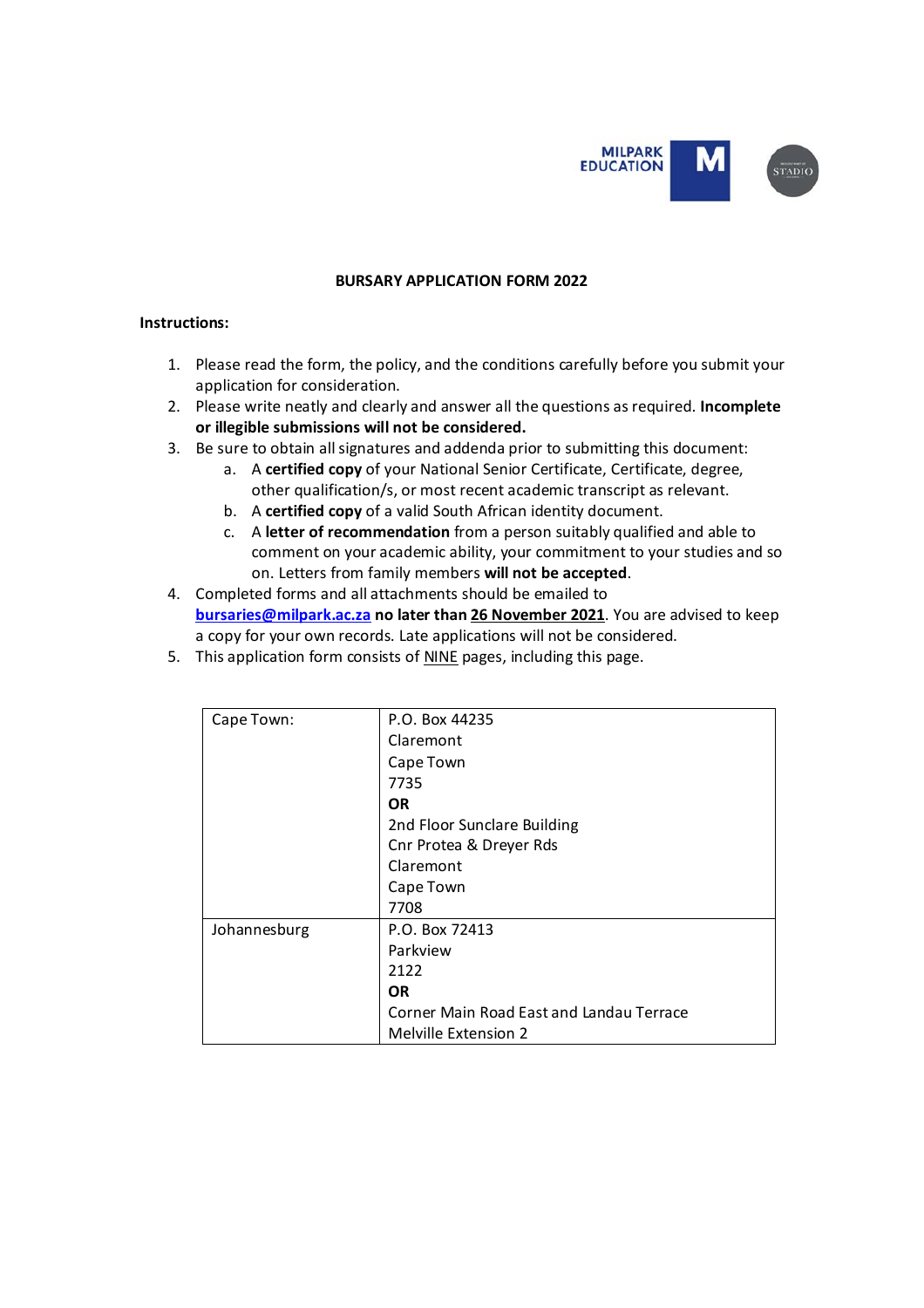# **Personal Details**

| 1.  | Surname                       |      |              |  |  |           |  |  |  |
|-----|-------------------------------|------|--------------|--|--|-----------|--|--|--|
| 2.  | First name                    |      |              |  |  |           |  |  |  |
| 3.  | Date of birth                 |      |              |  |  |           |  |  |  |
| 4.  | SA Identity number            |      |              |  |  |           |  |  |  |
|     | Milpark Student number        |      |              |  |  |           |  |  |  |
| 5.  | <b>SA Citizen</b>             | Yes  |              |  |  | <b>No</b> |  |  |  |
| 6.  | Gender                        | Male |              |  |  | Female    |  |  |  |
| 7.  | Race                          |      |              |  |  |           |  |  |  |
| 8.  | Are you disabled?             | Yes  |              |  |  | <b>No</b> |  |  |  |
| 9.  | If yes, what is the nature of |      |              |  |  |           |  |  |  |
|     | your disability? Please       |      |              |  |  |           |  |  |  |
|     | submit formal evidence in     |      |              |  |  |           |  |  |  |
|     | this regard.                  |      |              |  |  |           |  |  |  |
| 10. | Residential address           |      |              |  |  |           |  |  |  |
|     |                               |      |              |  |  |           |  |  |  |
|     |                               |      |              |  |  |           |  |  |  |
|     |                               |      | Postal code: |  |  |           |  |  |  |
| 11. | Postal address                |      |              |  |  |           |  |  |  |
|     |                               |      |              |  |  |           |  |  |  |
|     |                               |      |              |  |  |           |  |  |  |
|     |                               |      | Postal code: |  |  |           |  |  |  |
| 12. | Contact telephone number      |      |              |  |  |           |  |  |  |
|     | <b>PLEASE PRINT CLEARLY</b>   |      |              |  |  |           |  |  |  |
| 13. | <b>Email address</b>          |      |              |  |  |           |  |  |  |
|     | PLEASE PRINT CLEARLY          |      |              |  |  |           |  |  |  |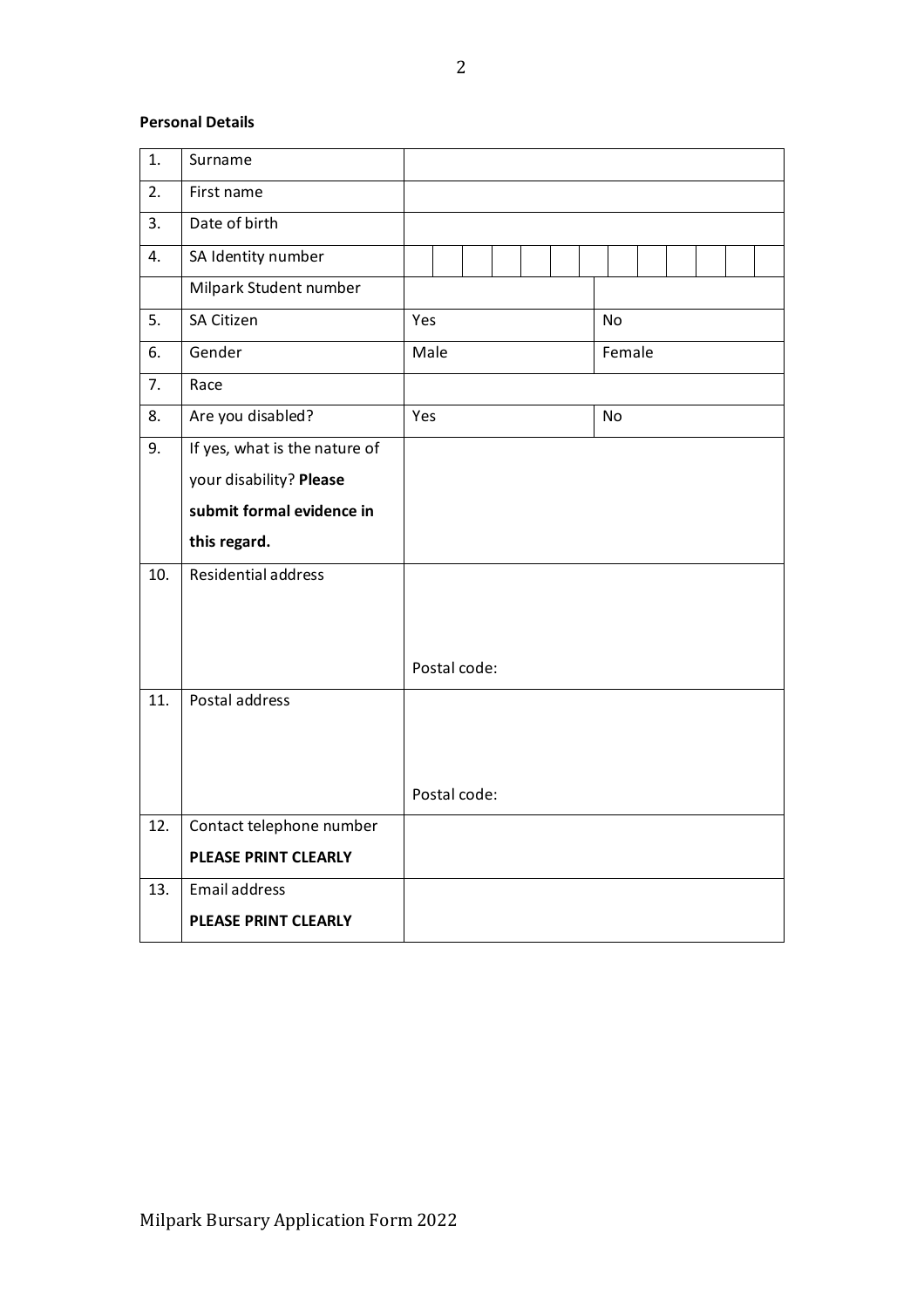| 13. | Do you have matric?                                                            | Yes                |        | No                       |            |  |
|-----|--------------------------------------------------------------------------------|--------------------|--------|--------------------------|------------|--|
|     |                                                                                | Answer question 14 |        | Answer questions 15-18   |            |  |
| 14. | Please list your subjects below and the result achieved for each:              |                    |        |                          |            |  |
|     | Subject name                                                                   | Senior Certificate |        | <b>National Senior</b>   |            |  |
|     |                                                                                | 2008 and earlier   |        | Certificate 2009 onwards |            |  |
|     |                                                                                | HG/SG              | Symbol | Symbol                   | Percentage |  |
|     |                                                                                | /LG                |        |                          |            |  |
|     |                                                                                |                    |        |                          |            |  |
|     |                                                                                |                    |        |                          |            |  |
|     |                                                                                |                    |        |                          |            |  |
|     |                                                                                |                    |        |                          |            |  |
|     |                                                                                |                    |        |                          |            |  |
|     |                                                                                |                    |        |                          |            |  |
|     |                                                                                |                    |        |                          |            |  |
| 15. | Are you in Grade 12 now?*                                                      | Yes                |        | No                       |            |  |
| 16. | Name of School                                                                 |                    |        |                          |            |  |
| 17. | Address of school                                                              |                    |        |                          |            |  |
|     |                                                                                |                    |        |                          |            |  |
|     |                                                                                |                    |        |                          |            |  |
|     |                                                                                |                    |        |                          |            |  |
|     |                                                                                | Postal code:       |        |                          |            |  |
| 18. | Please list your Grade 11 final results and include a certified copy of these: |                    |        |                          |            |  |
|     | Subject                                                                        | Symbol             |        | Percentage               |            |  |
|     |                                                                                |                    |        |                          |            |  |
|     |                                                                                |                    |        |                          |            |  |
|     |                                                                                |                    |        |                          |            |  |
|     |                                                                                |                    |        |                          |            |  |
|     |                                                                                |                    |        |                          |            |  |
|     |                                                                                |                    |        |                          |            |  |
|     |                                                                                |                    |        |                          |            |  |

## **Academic information: Applicants seeking bursaries for undergraduate programmes**

\*Please note that a final decision will **NOT** be made until NSC results are received. Only shortlisting of applicants will take place on the basis of Grade 11 results.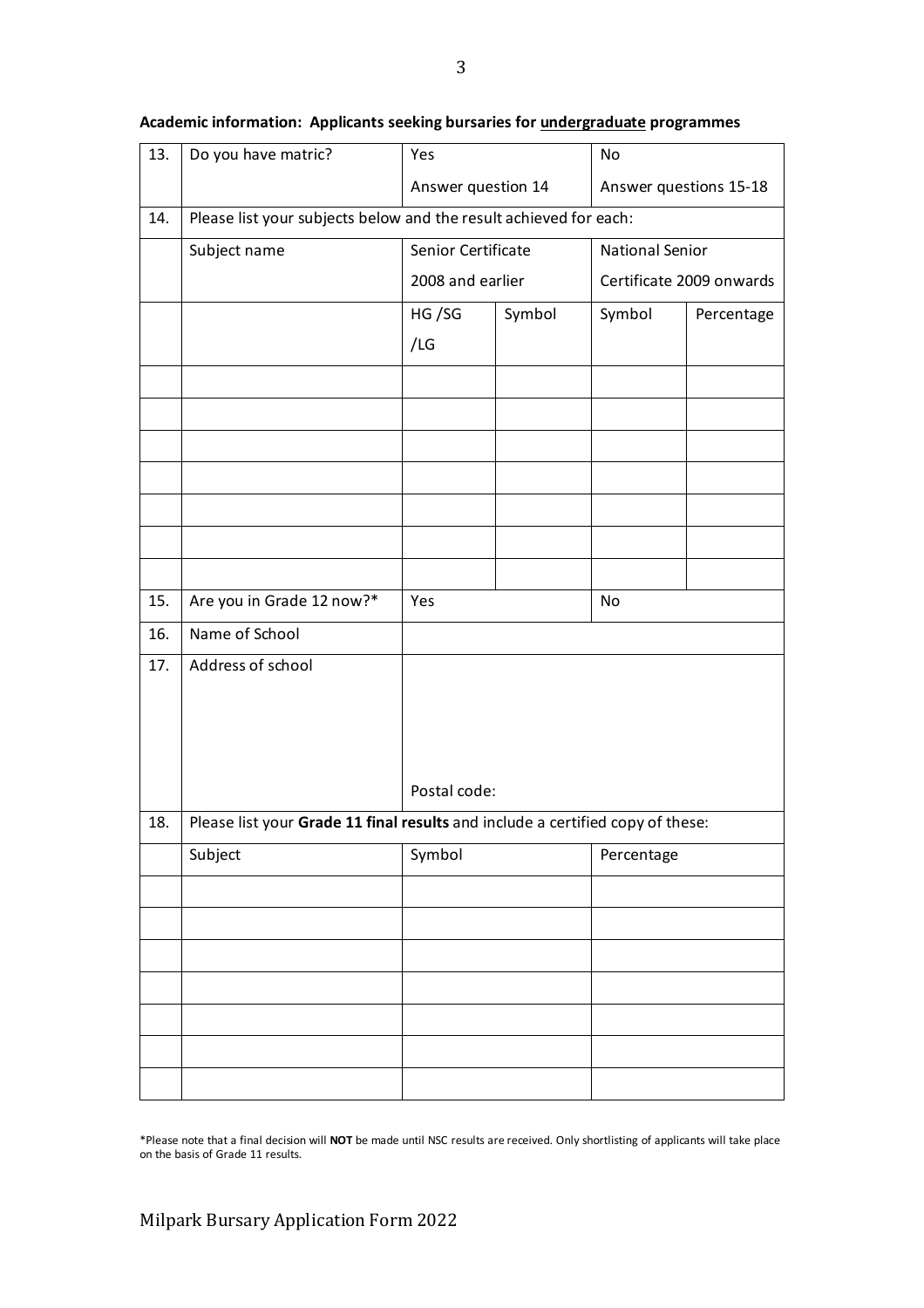**Academic information: Applicants seeking bursaries for postgraduate programmes**

### **PLEASE NOTE THAT BURSARIES FOR POSTGRADUATE STUDIES ARE MADE TO A LIMITED NUMBER OF CANDIDATES**

| 19. | Highest qualification obtained   |          |                  |
|-----|----------------------------------|----------|------------------|
| 20. | Degree / diploma?                |          |                  |
| 21. | Name of awarding institution     |          |                  |
| 22. | Please list the major subject/s: | Subject: | Result obtained: |
|     |                                  |          |                  |
|     |                                  |          |                  |
|     |                                  |          |                  |
|     |                                  |          |                  |
| 23. | Please list any other subjects   |          |                  |
|     | you think may be relevant to     |          |                  |
|     | this application.                |          |                  |
|     |                                  |          |                  |
| 24. | List any other education you     |          |                  |
|     | have that may be of relevance    |          |                  |
|     | to this application.             |          |                  |
|     |                                  |          |                  |
| 25. | If you have incomplete studies   |          |                  |
|     | in your academic record,         |          |                  |
|     | please explain the               |          |                  |
|     | circumstances that led to this.  |          |                  |
|     |                                  |          |                  |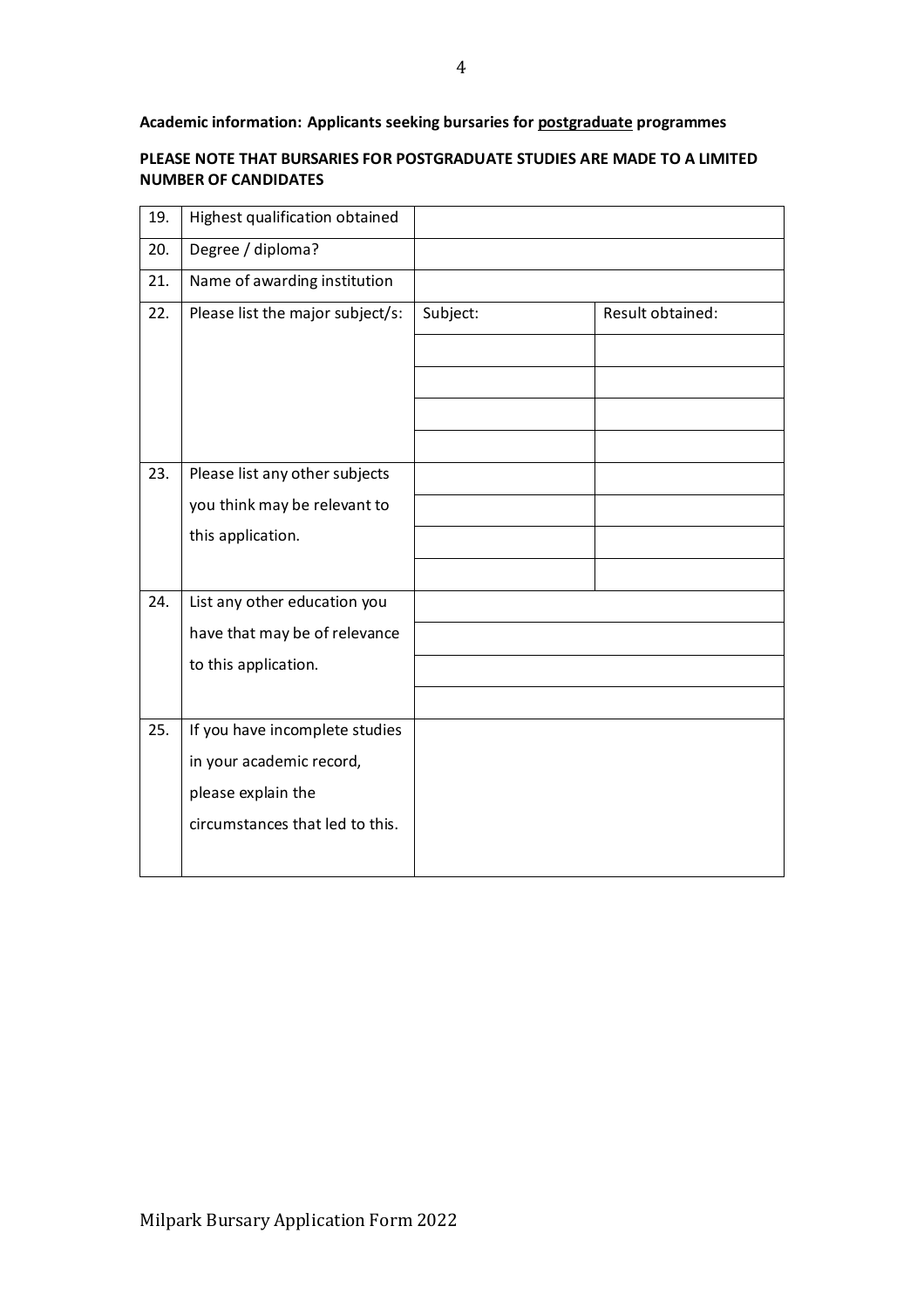| 26. | For which Milpark qualification do         |                                                 |     |
|-----|--------------------------------------------|-------------------------------------------------|-----|
|     | you wish to make application?              |                                                 |     |
|     | For which mode do you wish to              |                                                 |     |
|     | register?                                  |                                                 |     |
|     | <b>Contact Learning CL</b>                 |                                                 |     |
|     | Contact Learning Part-Time CL-PT           |                                                 |     |
|     | Distance Learning Online DLO               |                                                 |     |
|     | Distance Learning DL                       |                                                 |     |
| 27. | For which modules do you intend            |                                                 |     |
|     | to register in Semester 1 2022 and         |                                                 |     |
|     | Semester 2 2022. Please provide            |                                                 |     |
|     | the module names and codes. You            |                                                 |     |
|     | are required to attach an                  |                                                 |     |
|     | approved CRM quote from                    |                                                 |     |
|     | Milpark stating the modules and            |                                                 |     |
|     | module costs for both semesters            |                                                 |     |
|     | of 2022. Your application will not         |                                                 |     |
|     | be considered without this.                |                                                 |     |
| 28. | Are you receiving any form of              | If yes, please explain / provide detail (value, |     |
|     | financial support?                         | obligations, etc.):                             |     |
|     |                                            |                                                 |     |
|     | This includes employment,                  |                                                 |     |
|     | parents or spousal support,                |                                                 |     |
|     | employer support, bank loans,              |                                                 |     |
|     | etc.                                       |                                                 |     |
|     |                                            |                                                 |     |
|     |                                            |                                                 |     |
|     |                                            |                                                 |     |
|     |                                            |                                                 |     |
| 29. | Do you live with parents /                 | Yes                                             | No  |
|     | guardians?                                 | Yes                                             |     |
| 30. | Do you own your own home?                  |                                                 | No  |
| 31. | Are you currently employed in any          | Yes                                             | No  |
| 32. | capacity?<br>If yes to question 30, please |                                                 |     |
|     | explain the nature of your                 |                                                 |     |
|     | employment (name of employer,              |                                                 |     |
|     | your job title and current monthly         |                                                 |     |
|     | earnings). Please attach proof             |                                                 |     |
|     | thereof e.g. payslip.                      |                                                 |     |
| 33. | As Milpark's bursary does not              | Yes                                             | No. |
|     | cover the full costs of studies with       |                                                 |     |
|     | Milpark, you will remain liable for        |                                                 |     |
|     | the balance of the fees. Do you            |                                                 |     |
|     | understand this?                           |                                                 |     |
|     |                                            |                                                 |     |
| 34. | How will you ensure that you are           |                                                 |     |
|     | able to pay the remaining balance          |                                                 |     |
|     | of the fees owing?                         |                                                 |     |
|     |                                            |                                                 |     |

**Information about the programme you would like to study at Milpark Education**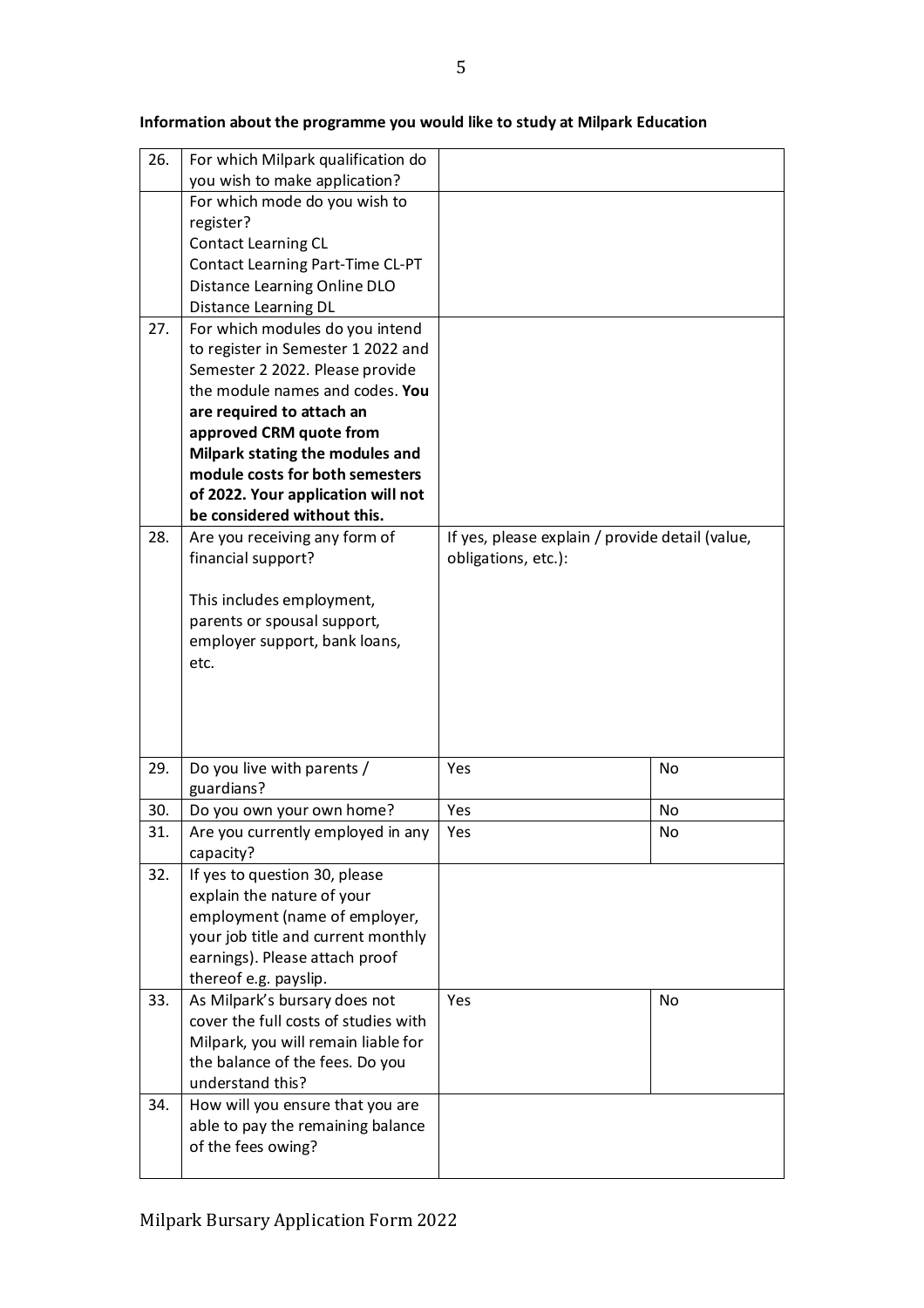| 35. | Please provide a motivation (maximum 1 -1.5 pages) for why, in your view, Milpark<br>Education should award you a bursary. In what way will obtaining this qualification<br>assist you to achieve your goals? Is there anything about you we should know in<br>particular that is relevant to your application? |
|-----|-----------------------------------------------------------------------------------------------------------------------------------------------------------------------------------------------------------------------------------------------------------------------------------------------------------------|
|     |                                                                                                                                                                                                                                                                                                                 |
|     |                                                                                                                                                                                                                                                                                                                 |
|     |                                                                                                                                                                                                                                                                                                                 |
|     |                                                                                                                                                                                                                                                                                                                 |
|     |                                                                                                                                                                                                                                                                                                                 |
|     |                                                                                                                                                                                                                                                                                                                 |
|     |                                                                                                                                                                                                                                                                                                                 |
|     |                                                                                                                                                                                                                                                                                                                 |
|     |                                                                                                                                                                                                                                                                                                                 |
|     |                                                                                                                                                                                                                                                                                                                 |
|     |                                                                                                                                                                                                                                                                                                                 |
|     |                                                                                                                                                                                                                                                                                                                 |
|     |                                                                                                                                                                                                                                                                                                                 |
|     |                                                                                                                                                                                                                                                                                                                 |
|     |                                                                                                                                                                                                                                                                                                                 |
|     |                                                                                                                                                                                                                                                                                                                 |
|     |                                                                                                                                                                                                                                                                                                                 |
|     |                                                                                                                                                                                                                                                                                                                 |
|     |                                                                                                                                                                                                                                                                                                                 |
|     |                                                                                                                                                                                                                                                                                                                 |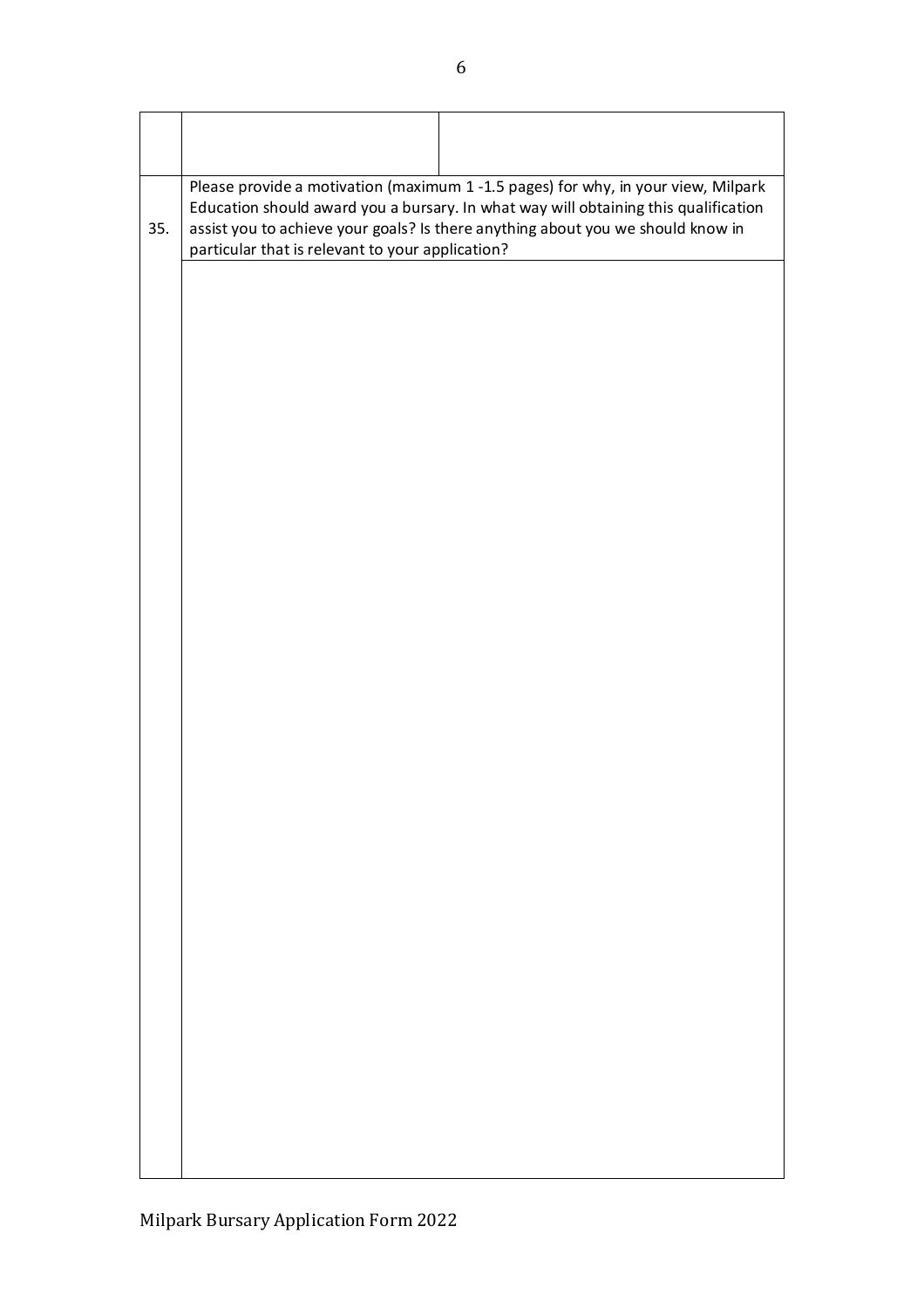

#### **Other, general information required:**

| Please ensure that you answer the following:    | Yes | No |
|-------------------------------------------------|-----|----|
| Are you related to any employee of Milpark      |     |    |
| Education (past or present? For example, your   |     |    |
| cousin, sister, brother, spouse, mother-in-law, |     |    |
| etc.                                            |     |    |
| If you answered yes, then please indicate your  |     |    |
| family member's name:                           |     |    |
| Employment dates with Milpark (if current,      |     |    |
| please state so):                               |     |    |
| Are you related to any employee of a company    |     |    |
| that supplies services to Milpark? For example, |     |    |
| a printer, caterer, accounting company, etc.    |     |    |
| If you answered yes, then please indicate your  |     |    |
| family member's name:                           |     |    |
| And the company's name:                         |     |    |

### **Very important:**

Please note that you will not be excluded from applying for a bursary on the grounds of your relationship to an employee of Milpark or one of its suppliers.

*However, if you do not declare this information in this application and this subsequently becomes known, you may lose the bursary awarded to you and face disciplinary and or criminal charges, as appropriate.* 

# **Letter of recommendation**

Please attach a **signed, original letter of recommendation** from a suitably qualified person

Milpark Bursary Application Form 2022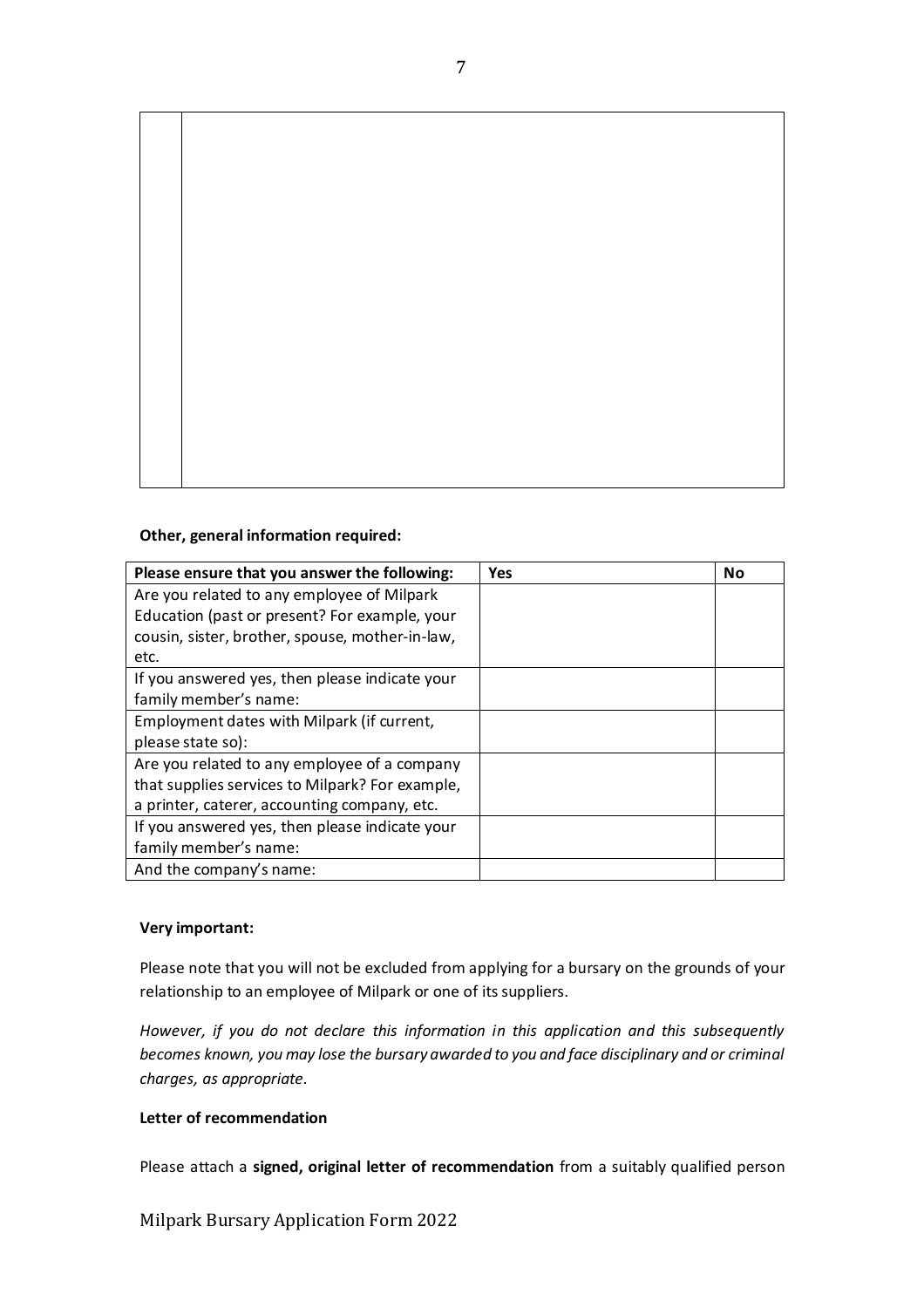(known as a referee). The person you ask should provide comment on your academic abilities, your commitment to your studies and any other information s/he thinks appropriate.

Please complete the following in respect of your referee:

| Name                     |  |
|--------------------------|--|
| Surname                  |  |
| Title                    |  |
| Contact details for the  |  |
| referee (e.g. telephone  |  |
| number or email address) |  |
|                          |  |
|                          |  |
| Briefly describe how you |  |
| know your referee        |  |
|                          |  |
|                          |  |
|                          |  |
|                          |  |
|                          |  |
|                          |  |
|                          |  |
|                          |  |
|                          |  |
|                          |  |
|                          |  |
|                          |  |
|                          |  |
|                          |  |
|                          |  |
|                          |  |
|                          |  |